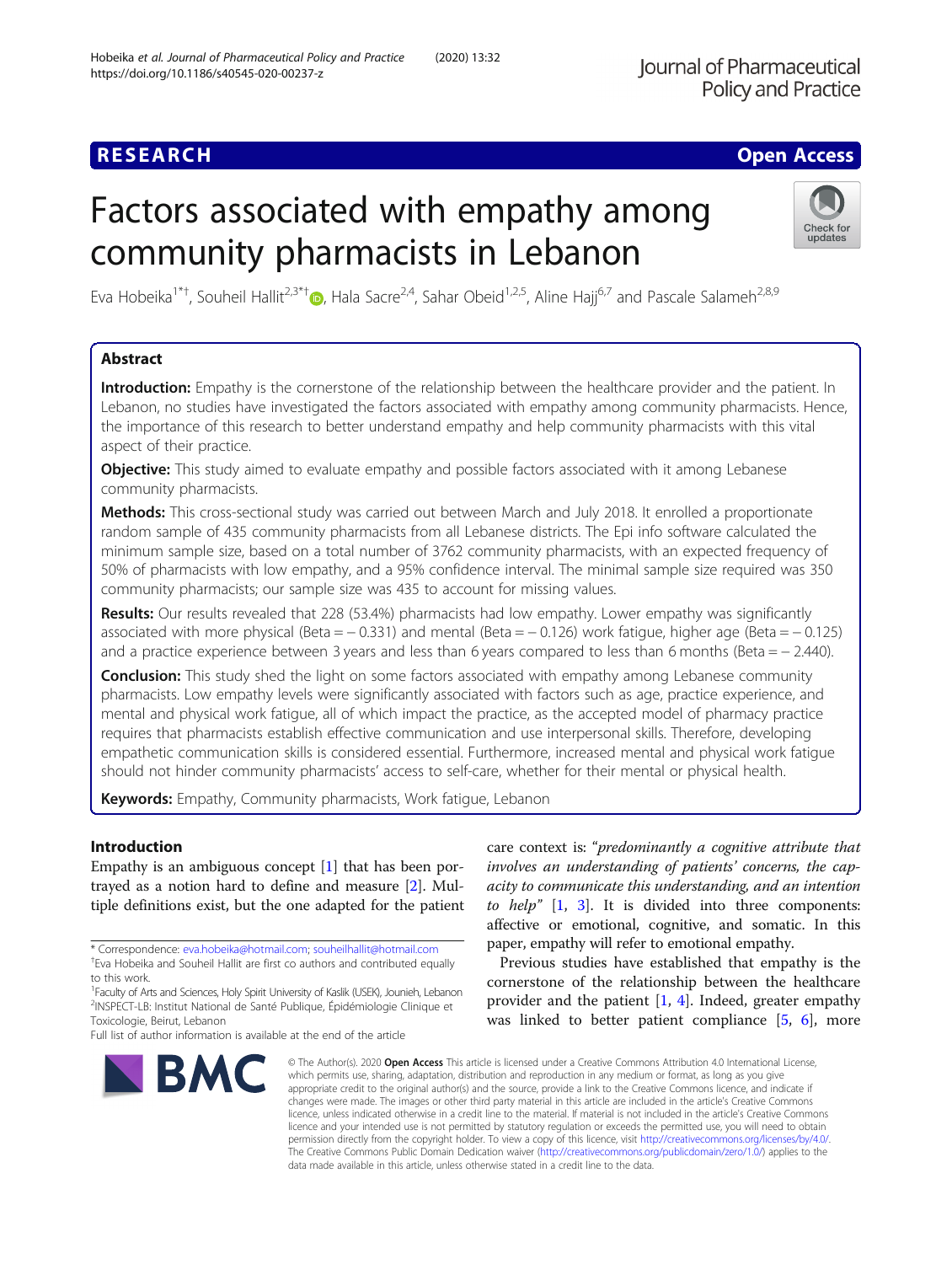accurate diagnosis [\[7\]](#page-7-0) and prognosis [\[8](#page-7-0)], and increased patient satisfaction  $[6]$ . Among the various categories of healthcare professionals, community pharmacists are considered to be the most accessible <sup>5</sup>. Previous findings showed that pharmacists who can communicate empathetically build a good rapport with patients, thus improving patient outcomes [[9\]](#page-7-0).

Evidence showed a negative association between empathy and burnout, higher empathy being associated with lower levels of burnout [\[10,](#page-7-0) [11\]](#page-7-0), noting that burnout includes mental exhaustion, negative attitudes, and physical depletion. Moreover, the increased psychological distress among healthcare providers is related to decreased empathy and, consequently, alters the quality of care provided [\[12](#page-7-0)]. Furthermore, higher depressive symptoms have been correlated with lower empathy, suggesting that efforts to reduce depression may improve levels of empathy [\[13](#page-7-0)]. Also, good quality of sleep and recreational activities and exercise were also associated with higher empathy [\[14](#page-7-0)].

On the other hand, the relationship between empathy and gender showed that women had higher empathy levels compared to men, to a nearly significant degree [[15](#page-7-0), [16](#page-7-0)]. Although empathy is essential for patient care, it declines as medical students progress through training [[17](#page-7-0)]. However, evaluations of the relationship between age and empathy among healthcare professionals, reveal that older practitioners have a higher level of empathy, mainly attributed to the maturity acquired over the years [\[18\]](#page-7-0).

In 1994, Mark H. Davis introduced a social psychological approach to empathy. It suggested that the individual's empathic abilities can plausibly influence their management of conflict or other relationship-related behaviors. To inclusively define empathy, Davis proposed an organizational model that would take into account the different constructs falling under the broad heading of "empathy" [[19](#page-7-0)]. This organizational model breaks down a typical empathy encounter into an exposure of the observer to the target, followed by a cognitive, affective, and/or behavioral response taking place from the observer's side [\[19](#page-7-0)]. Four related constructs make up the skeletal structure of this model. Antecedents, processes, intrapersonal, and interpersonal outcomes are delineated by associations between them; especially with constructs adjacent to each other. Davis' model (1994) has been used extensively as the underlying theoretical framework [[20](#page-7-0)], in healthcare-related literature, aiming at understanding the organizational approach to empathy between healthcare providers and patients. It opened the door towards a better understanding of empathetic interactions in the workplace. Moreover, Gerace et al. integrated themes into Davis' linear model of empathy, delineating nurses' efforts for empathic communication with patients [[20\]](#page-7-0). This study has also added a double-headed arrow to indicate perspective-taking as a means to regulate nurses' emotions towards patients (not present in the original model) [[20\]](#page-7-0). Other scales have been used extensively among health professionals, such as the Jefferson Scale of Empathy. However, it does not offer theoretical tools necessary to establish a textbook basis for the works of empathy, as compared to Davis' model that provides an organizational aspect to the empathic interactions between healthcare providers and patients.

Lebanon is a country with a political instability, especially after the displacement of over a million Syrian refugees since 2012, which had a negative impact on the country economically and socially [\[21,](#page-7-0) [22](#page-7-0)] and created higher xenophobic attitudes among Lebanese in general [[23](#page-7-0)]. Furthermore, community pharmacists are not satisfied financially especially after the drop in the medications prices following the decisions taken by the Ministry of Public Health [\[23\]](#page-7-0), which added more stressors to their daily life and a lower quality of life [[24](#page-7-0)].

Based on Davis and Gerace models, Fig. [1](#page-2-0) presents an adapted version of the organizational model shedding the light on empathy among community pharmacists. In this figure, the antecedents construct enumerates several factors that community pharmacists have brought to the situation. These factors have the potential to influence both processes and outcomes towards empathy [\[19\]](#page-7-0) and will be assessed throughout our study.

To the best of our knowledge, no studies have investigated the factors associated with empathy among community pharmacists. Hence, the importance of this research to better understand empathy and help community pharmacists with this vital aspect of their practice.

Therefore, this study aimed to evaluate empathy and possible factors associated with it among Lebanese community pharmacists.

#### **Methods**

#### General study design

This cross-sectional study was carried out between March and July 2018. It enrolled a proportionate random sample of 435 community pharmacists from all five Lebanese Mohafazat. Geographically, Lebanon is divided into five major districts, termed Mohafazat, Beirut, North, Mount Lebanon, Beqaa, and South. This sample is based on an exhaustive list provided by the Lebanese Order of Pharmacists (OPL, the official association of pharmacists in Lebanon). The methodology used is described elsewhere [[24,](#page-7-0) [25](#page-7-0)].

#### Sample size calculation

According to the OPL list, a total of 3762 community pharmacists (employers and employees) practice in 3157 community pharmacies distributed across all regions.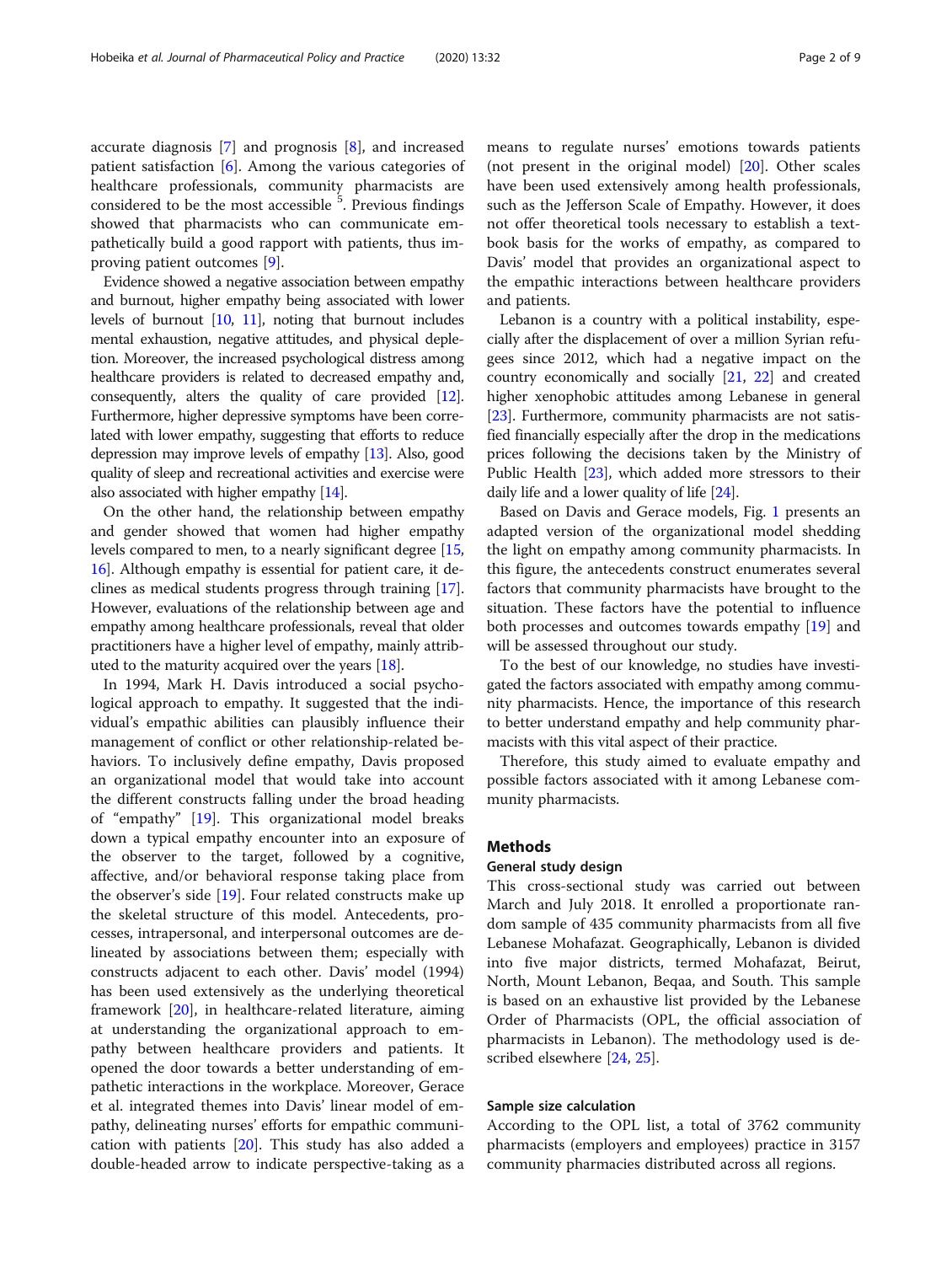<span id="page-2-0"></span>

The Epi info software calculated the minimum sample size, based on a total number of 3762 community pharmacists, with an expected frequency of 50% of pharmacists with low empathy (in the absence of since similar studies in the country), and a 95% confidence interval. The minimal sample size required was 350 community pharmacists.

Out of the 500 randomly distributed questionnaires (in 500 pharmacies), 435 (87%) were completed and collected back; the remaining 65 (13%) corresponded to pharmacists who refused to participate in this study. Thus, the total sample included 435 participants.

#### Questionnaire and variables

The questionnaire was self-administered, closed-ended, and available in either French or English, the teaching languages in Lebanese schools of pharmacy. Welltrained field workers distributed it to the pharmacists after explaining the study objectives and obtaining written informed consent. To ensure optimal objectivity, pharmacists filled out the questionnaire without getting any guidance on any of the questions. The average completion time was between 15 and 20 min. Field workers collected back the questionnaires and sent them in closed boxes for data entry. This process allowed to preserve pharmacists' anonymity.

The questionnaire consisted of two sections. The first section included socio-demographic and practice characteristics, i.e., age, gender, demographic area, level of education, years of practice, location of the pharmacy, the approximate number of patients per day, job position, working hours per week. A house crowding index was also assessed. It was calculated by dividing the total number of individuals living in the house by the total number of rooms, excluding bathrooms and kitchen.

The second section included the following scales:

#### Toronto empathy questionnaire

It consists of 16 items  $[26]$  $[26]$  $[26]$ . A five-point scale, ranging between "never" and "often", is used to rate each item. Positively worded items 1, 3, 5, 6, 8, 9, 13, and 16 were scored as: 0 (Never); 1 (Rarely); 2 (Sometimes); 3 (Often); 4 (Always), whereas negatively worded items 2, 4, 7, 10, 11, 12, 14 and 15 were reversed. All the scores were summed to derive the total empathy score. Higher scores designated higher empathy. The Cronbach's alpha in this study was 0.729.

#### The three-dimensional work fatigue inventory (3D-WFI)

This inventory consists of 18 questions divided into three 6-question packs. Each pack measured one dimension of work fatigue: physical (e.g., feeling physical exhaustion at the end of the workday), mental (e.g., facing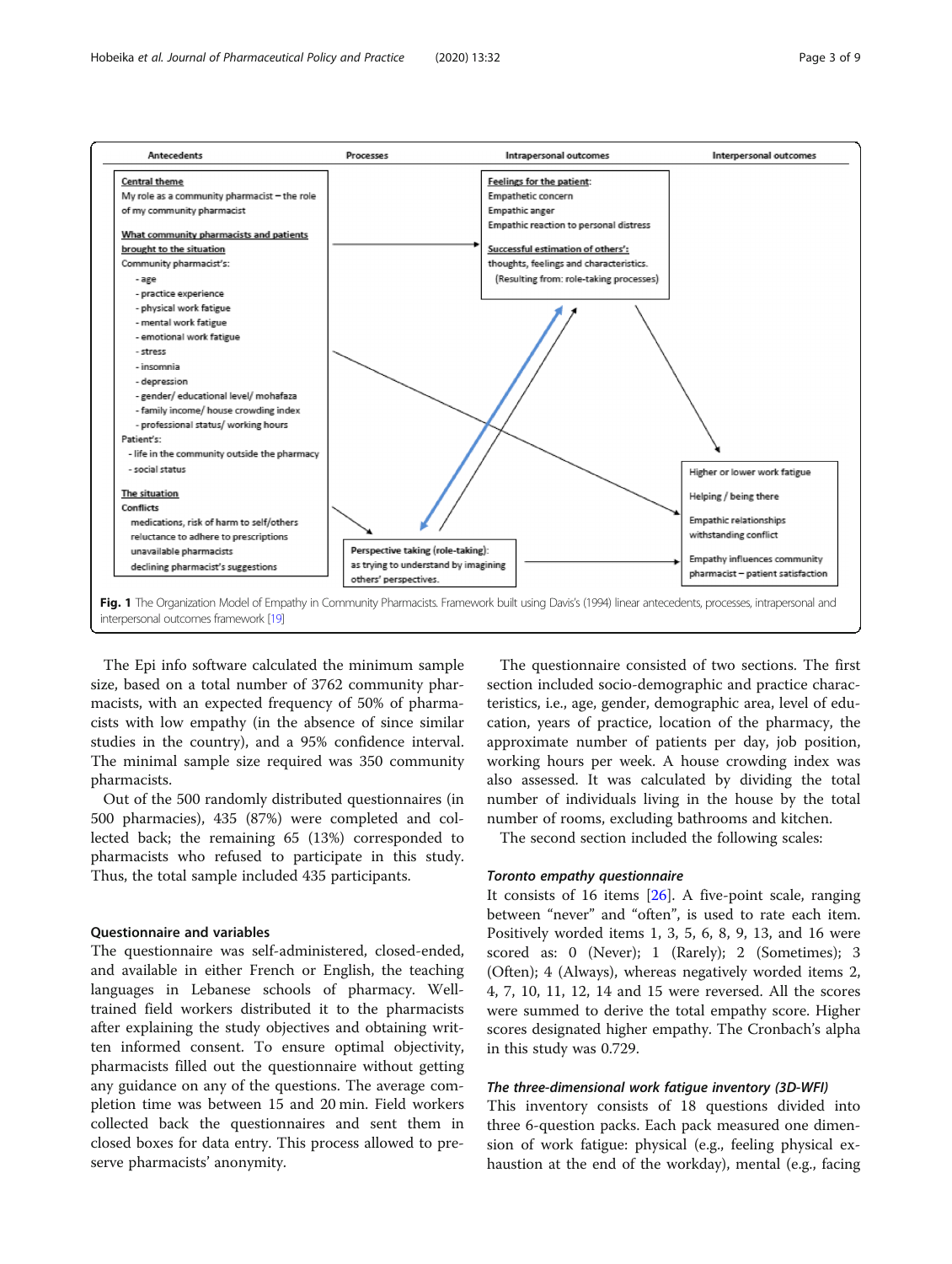difficulty to think and concentrate at the end of the workday), and emotional (e.g., facing difficulty to show and deal with emotions at the end of the workday) [\[27](#page-7-0)]. The score ranged from 0 (never) to 4 (every day). Higher scores indicated higher fatigue in all three dimensions. The Cronbach's alpha values were 0.880 (physical work fatigue), 0.710 (mental work fatigue), and 0.848 (emotional work fatigue).

#### Hamilton depression rating scale (HDRS)

This 17-item scale is validated in Lebanon [\[28\]](#page-7-0). It measures the severity of depressive symptoms (e.g., feelings of guilt, depressed mood, suicide, etc.) [\[29\]](#page-7-0). The total score is computed by summing the answers to the 17 questions, with higher scores indicating higher levels of depression. The Cronbach's alpha value was 0.870 for this study.

#### Beirut distress scale (BDS-22 scale)

This 22-item scale, validated in Lebanon, is used to screen for stress [[30\]](#page-7-0). It assesses six factors in adults, over the past week: demotivation, depressive symptoms, psychosomatic symptoms, mood deterioration, intellectual inhibition, and anxiety. The total score is calculated on a 4-point Likert scale from 0 (not at all) to 3 (all of the time), with higher scores indicating higher levels of stress. In this study, the Cronbach's alpha was of 0.935.

#### Lebanese insomnia scale (LIS-18)

This scale, validated in Lebanon, is used to screen for insomnia [[31\]](#page-7-0). It consists of 18 items scored on a 5-point Likert scale from 1 (never) to 5 (always). Items 4, 18, and 22 are reversed. Higher scores indicate higher insomnia. In this study, the Cronbach's alpha was 0.811.

#### Forward and back translation procedure

The translation from English into French was carried out by a translator and validated by a healthcare professionals' expert committee, and a language professional. A backward translation was then performed by a native English-speaking translator, fluent in French and unfamiliar with the notions of the scales. The expert committee compared the back-translated English version to the original one and resolved discrepancies and inconsistencies by consensus. Both versions were piloted on a sample of 20 pharmacists, before launching data collection. The results of the pilot sample were excluded from the final datasheet.

#### Statistical analysis

A study-independent person, not involved in the data collection process, performed the data entry. The statistical analysis was done on SPSS version 23. Student ttest was applied to check for associations between the

empathy score and dichotomous variables (i.e., gender). The ANOVA test was used to compare means of 3 or more groups (i.e., educational level). Finally, a stepwise linear regression was performed, taking the self-reported empathy score as the dependent variable, and all the variables that showed a significant association in the bivariate analysis as independent variables. A  $p$ -value was significant when  $p < 0.05$ .

#### Results

#### Sociodemographic characteristics of the participants and other parameters

Out of 500 distributed questionnaires, 435 (87%) were completed and collected back. The mean age of the participants was  $38.97 \pm 11.13$  years, and 52% were males (Table [1\)](#page-4-0).

Since the Toronto empathy scale does not have a cutoff point, the median  $(= 60)$  was used as the cut-off point. The mean empathy score was  $59.02 \pm 7.32$ , with 228 (53.4%) of the pharmacists having low empathy. Table [2](#page-4-0) summarizes the scores of the intended measured parameters.

#### Bivariate analysis

The results of the bivariate analysis related to the factors associated with the empathy score are summarized in Tables [3](#page-5-0) and [4.](#page-5-0) The mean empathy score was slightly higher in females compared to males (59.95 vs. 58.17;  $p = 0.013$ ). The mean empathy score was significantly higher in those having a Pharm.D degree (59.94) versus all other education levels, in those living in South Lebanon (61.41) compared to all other districts, and in those having a practice experience of fewer than 6 months. Lower empathy was significantly associated with older age  $(r = -0.135)$ , higher mental  $(r = -0.401)$  and physical ( $r = -0.399$ ) work fatigue, higher insomnia ( $r =$ − 0.098), and higher stress (r = − 0.233).

#### Multivariable analysis

The results of the stepwise linear regression, taking the empathy score as the dependent variable, revealed that lower empathy was significantly associated with more physical work fatigue (Beta = − 0.331), more mental work fatigue (Beta =  $-0.126$ ), a practice experience between 3 years and fewer than 6 years compared to fewer than 6 months (Beta =  $- 2.440$ ), and older age (Beta =  $- 0.125$ ) (Table [5\)](#page-6-0).

#### **Discussion**

A better understanding of empathy leads to a clearer comprehension of the patient-pharmacist interaction and, therefore, to a constructive relationship. The results of the multivariable analysis demonstrated that lower empathy was significantly associated with older age,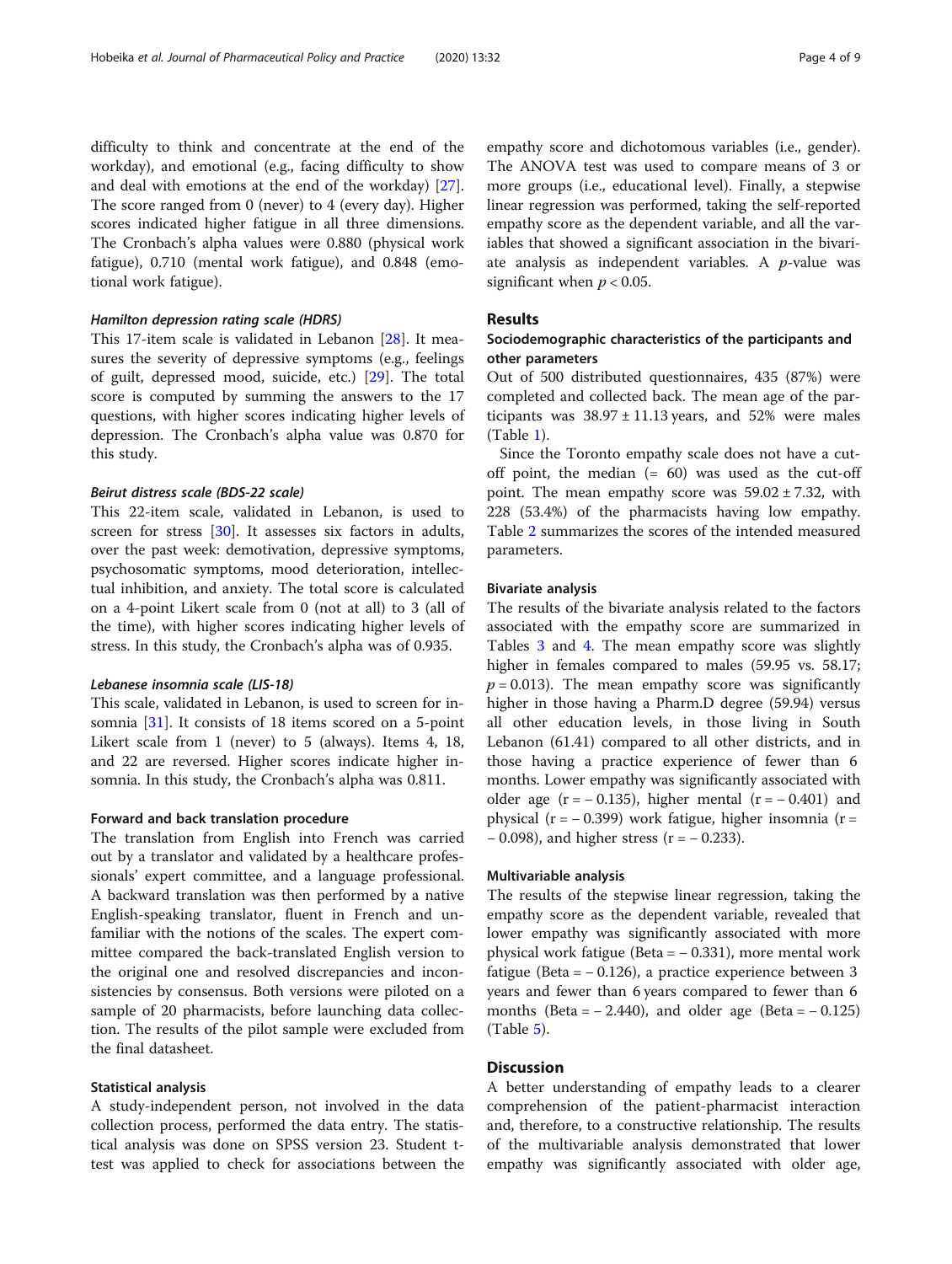<span id="page-4-0"></span>Table 1 Sociodemographic and socioeconomic characteristics of the participants  $(n = 435)$ 

| Factor                                                      | N (%)       |
|-------------------------------------------------------------|-------------|
| Gender                                                      |             |
| Male                                                        | 223 (52.0%) |
| Female                                                      | 206 (48.0%) |
| <b>District</b>                                             |             |
| Beirut                                                      | 77 (18.0%)  |
| Mount Lebanon                                               | 150 (35.1%) |
| North                                                       | 66 (15.5%)  |
| South                                                       | 48 (11.2%)  |
| Bekaa                                                       | 48 (11.2%)  |
| <b>Educational level</b>                                    |             |
| Bachelor of science                                         | 250 (58.4%) |
| Pharm.D                                                     | 106 (24.8%) |
| Masters                                                     | 60 (14.0%)  |
| PhD                                                         | 12 (2.8%)   |
| <b>Professional status</b>                                  |             |
| Employer                                                    | 299 (68.7%) |
| Employee                                                    | 128 (30.0%) |
| Experience                                                  |             |
| Less than 6 months                                          | 24 (5.6%)   |
| 6 months to 1 year                                          | 20 (4.6%)   |
| 1 year to less than 3 years                                 | 36 (8.4%)   |
| 3 years to less than 6 years                                | 64 (14.8%)  |
| 6 years to less than 12 years                               | 118 (27.4%) |
| More than 12 years                                          | 169 (39.2%) |
| Approximate number of patients seen per day in the pharmacy |             |
| < 10                                                        | 3(0.7%)     |
| $10 - 50$                                                   | 131 (30.8%) |
| $50 - 100$                                                  | 188 (44.2%) |
| >100                                                        | 103 (24.2%) |
| Working hours per week                                      |             |
| 1-16 h per week                                             | 27 (6.3%)   |
| 17-31 h per week                                            | 48 (11.2%)  |
| 32-40 h per week                                            | 96 (22.3%)  |
| More than 40 h per week                                     | 259 (60.2%) |
| Social status of the patients                               |             |
| Poor                                                        | 26 (6.1%)   |
| Middle                                                      | 193 (45.6%) |
| High                                                        | 16 (3.8%)   |
| Do not know                                                 | 185 (43.7%) |
| Family income per month                                     |             |
| < 1000 USD                                                  | 35 (8.9%)   |
| 1000-2000 USD                                               | 90 (20.7%)  |
| 2000-3000 USD                                               | 129 (32.7%) |

Table 1 Sociodemographic and socioeconomic characteristics of the participants ( $n = 435$ ) (Continued)

| Factor               | N(96)           |
|----------------------|-----------------|
| $>$ 3000 USD         | 140 (35.5%)     |
| Mean ± SD            |                 |
| Age (in years)       | $38.97 + 11.13$ |
| House crowding index | $0.89 + 0.44$   |

more physical and mental work fatigue, and a practice experience between 3 years to fewer than 6 years compared to fewer than 6 months.

Our results showed that 53.4% of the Lebanese community pharmacists have low empathy, consistent with those found among American community pharmacists (58% low empathy) [\[9](#page-7-0)]. Professional interactions are usually based on objectivity and ethical standards. Hence, the blurring of the line becomes understandable in professions that involve a certain degree of care-giving. Healthcare providers, such as pharmacists, get to a point where they either get too carried out by patients' concerns, or too little (low empathy). To reach an interactive balance, where empathy is not surpassed by either sympathy or lack of care for patients, pharmacists must learn to manage their empathetic behaviors [[19\]](#page-7-0).

In the present study, higher physical and mental work fatigue were associated with lower empathy, in agreement with results from previous research showing that community pharmacists with emotional exhaustion, depersonalization, and average job levels had mental disengagement, and reduced their commitment to helping patients [\[32](#page-7-0)–[34\]](#page-7-0). Lebanese community pharmacists, although held in high esteem by the population [\[35](#page-7-0)] have a low level of job satisfaction due to financial constraints [[36\]](#page-7-0). This dissatisfaction can explain the fact that pharmacists feel less concerned about communicating with patients and show less empathy towards them. Since the literature establishes a connection between financial constraints and lower empathy, it was used here to hypothesize an explanation for physical and mental work fatigue mediated by financial constraints.

|            |  |  |  | Table 2 Description of the intended measured parameters in |  |
|------------|--|--|--|------------------------------------------------------------|--|
| our sample |  |  |  |                                                            |  |

| <b>UUI JUIIINIC</b>          |                   |
|------------------------------|-------------------|
| Variables                    | Mean $\pm$ SD     |
| Empathy score                | $59.02 \pm 7.32$  |
| Stress score                 | $42.37 \pm 13.49$ |
| Insomnia score               | $37.53 \pm 8.44$  |
| Depression score             | $6.90 \pm 7.01$   |
| Emotional work fatique score | $17.38 \pm 10.42$ |
| Mental work fatique score    | $8.36 \pm 6.50$   |
| Physical work fatique score  | $7.63 \pm 8.29$   |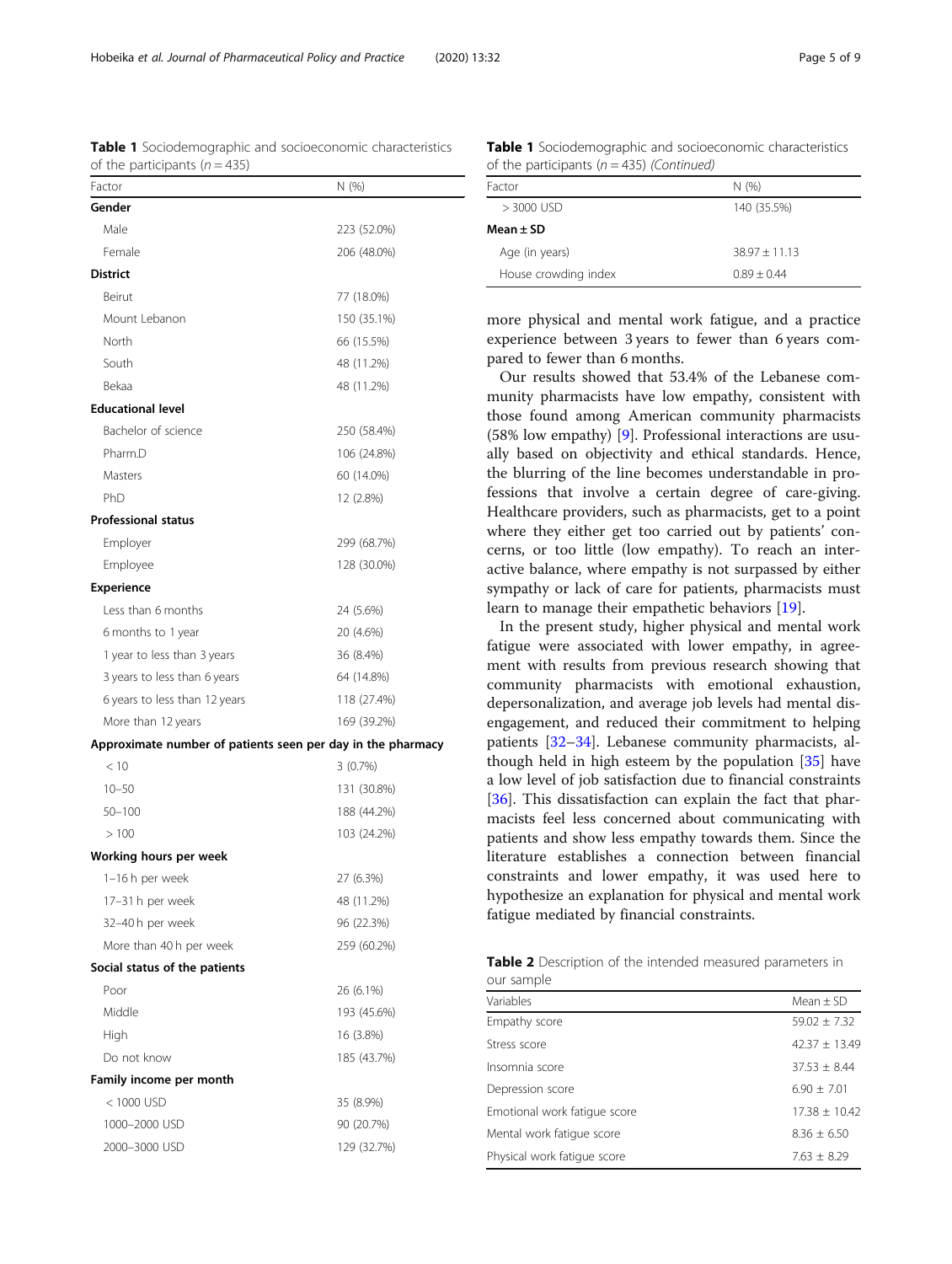Post hoc analysis: Districts (Beirut vs Mount Lebanon  $p = 0.033$ ; Beirut vs Bekaa  $p = 0.007$ ; Years of practice (less than 6 months vs 3 years to less than 6 years

Our results showed that the third dimension of work fatigue, called emotional work fatigue, was not significantly associated with lower empathy. We speculate that emotional work fatigue is affected by several factors, i.e., pharmacist's state of mind, personality and other environmental cues that are not necessarily related to work performance. Thus, it is not directly affected by one source (the job at hand), like in the case of mental and physical work fatigue.

Previous findings [\[37\]](#page-8-0) evaluating the correlation between empathy and age among pharmacists from all sectors (not just community pharmacists) have shown that older health professionals had greater empathy and were more assertive. Oppositely, our results revealed that older age was significantly associated with lower empathy; this difference can be explained by the job dissatisfaction expe-rienced by the Lebanese community pharmacists [[36](#page-7-0)]. Through continuous job dissatisfaction, pharmacists become less concerned and caring, expressing lower empathy levels towards their patients. As they get older, their relationship with loyal patients is affected by the lack of time taken to bond and empathize. So, this low level of empathy might affect the pharmacist-patient relationship and result in losing recurring customers over time, which in turn ends in job frustration because of a dissatisfactory income. Hence, the observed loop-cycle of older age leading to continuous job dissatisfaction, which leads to lower empathy.

Our study showed that having a practice experience between 3 years and less than 6 years was significantly associated with lower empathy. Previous studies [[9\]](#page-7-0) suggest that professional experience years play a role in the empathetic development process of community pharmacists: those more experienced develop empathetic skills socially, through a social learning model. Thus, pharmacists look up to fellow pharmacists or professional mentors during their formative professional years and use these observed attitudes and behaviors later on in their professional interactions [[9](#page-7-0)]. Therefore, pharmacists having 3–6 years of experience are in transition between learning from experienced mentors and developing their empathetic social skills. These pharmacists are in a middle zone, where they don't need mentors anymore but lack enough experience to navigate empathetic

<span id="page-5-0"></span>Table 3 Bivariate analysis of factors associated with the empathy score

| Variable                      | Mean Empathy Score |
|-------------------------------|--------------------|
| Gender                        |                    |
| Male                          | $58.17 \pm 6.93$   |
| Female                        | $59.95 \pm 7.61$   |
| p-value                       | 0.013              |
| <b>Education level</b>        |                    |
| Bachelor of Pharmacy          | $59.36 \pm 6.83$   |
| Pharm.D.                      | $59.94 \pm 7.65$   |
| Master's degree               | $56.96 \pm 7.78$   |
| PhD                           | $56.50 \pm 7.30$   |
| p-value                       | 0.038              |
| <b>District</b>               |                    |
| Beirut                        | $56.85 \pm 7.58$   |
| Mount Lebanon                 | $59.87 \pm 6.89$   |
| North                         | $58.28 \pm 7.93$   |
| South                         | $61.41 \pm 5.64$   |
| <b>Bekaa</b>                  | $58.72 + 7.45$     |
| p-value                       | 0.005              |
| Years of practice             |                    |
| Less than 6 months            | $63.16 \pm 4.87$   |
| 6 months to less than 1 year  | $62.15 \pm 8.73$   |
| One year to less than 3 years | $59.25 \pm 8.84$   |
| 3 years to less than 6 years  | $57.85 \pm 7.32$   |
| 6 years to less than 12 years | $59.46 \pm 7.69$   |
| 12 years or more              | $58.18 \pm 6.49$   |
| P-value                       | 0.008              |

 $p = 0.034$ ; less than 6 months vs 12 years or more  $p = 0.025$ )

| $-0.135$ |
|----------|
|          |
|          |
| 0.007    |
|          |
| $-0.031$ |
| 0.527    |
|          |
| $-0.401$ |
| < 0.001  |
|          |
| $-0.399$ |
| < 0.001  |
|          |
| $-0.233$ |
| < 0.001  |
|          |
| $-0.098$ |
| 0.043    |
|          |
| $-0.077$ |
| 0.114    |
|          |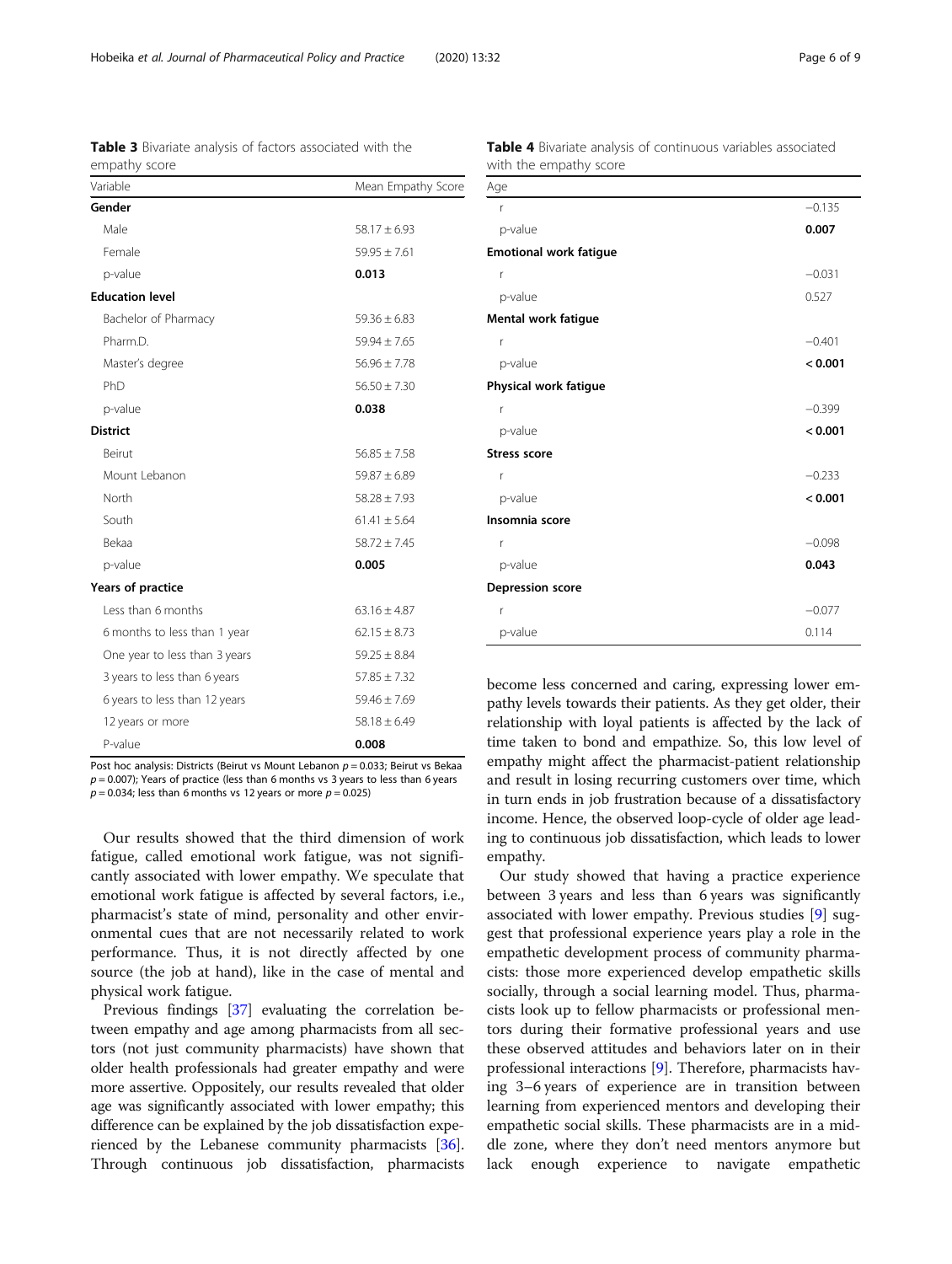| Variable                                                                                                                     | Unstandardized Beta | Standardized Beta | D       | 95% Confidence Interval |          |
|------------------------------------------------------------------------------------------------------------------------------|---------------------|-------------------|---------|-------------------------|----------|
| Physical work fatique                                                                                                        | $-0.331$            | $-0.375$          | < 0.001 | $-0.410$                | $-0.252$ |
| Age                                                                                                                          | $-0.125$            | $-0.187$          | < 0.001 | $-0.185$                | $-0.065$ |
| Mental work fatique                                                                                                          | $-0.126$            | $-0.152$          | 0.015   | $-0.227$                | 0.025    |
| Years of practice 3 years to less than 6 years compared to less<br>than 6 months compared to less than 6 months <sup>a</sup> | $-2.440$            | $-0.122$          | 0.009   | $-4.275$                | $-0.605$ |

<span id="page-6-0"></span>**Table 5** Multivariable analysis: Linear regression taking the empathy score as the dependent variable

<sup>a</sup>Reference group

interactions on their own. Being in this intermediate level can explain why they exhibit low empathy levels when compared to the other groups, keeping in mind that empathy is a social skill, mostly acquired through social practice and interactions with as many patients as possible through time. One way to improve empathy, in this case, is to develop continuous and integrated strategies to enhance empathic skills, and to progressively evaluate the ability of pharmacists to respond empathically throughout their clinical progression [\[38\]](#page-8-0).

Statistically, our results found no significant relationship between depression score and empathy level. This may seem counterintuitive, but several well-cited studies explain the lack of association between different mea-sures of empathy and depression. O' Connor et al. [[39](#page-8-0)] suggest that the ability to know what people are thinking, termed Theory of Mind (ToM), is a prerequisite for empathy and is common in depressed people. However, healthy empathy also requires an understanding of causality, which is affectively distorted in depression. Therefore, the presence of depression is not associated with empathy levels since depressed people may have normal cognitive empathy levels, but a different empathy experience (due to the misinterpretation of empathy).

#### Clinical implications

This study showed that lower levels of empathy were significantly associated with older age, increased physical and mental work fatigue, and practice experience between 3 years and less than 6 years. No future measures or adopted solutions can affect the age-related factor. However, it is possible to improve work fatigue conditions. One way to decrease fatigue is for pharmacists: to get proper rest, attend to the body's physiological needs by maintaining balanced lifestyles, ensure good physical health, and receive the support needed for proper mental health. Since empathy is an active dynamic process, the community pharmacist becomes more receptive to patients' needs after decreasing work fatigue. This way, the pharmacist is better equipped to reach out to patients and fulfill the accepted model of pharmacy practice, which requires effective communication and the use of interpersonal skills.

Pharmacy schools took many initiatives to include curriculum modifications, aiming at enhancing empathy in pharmacists during their training. Indeed, by going to the source as early as possible, pharmacy students get a solid formation on empathy and its psychosocial attributes [[40](#page-8-0)]. Implementing different learning techniques i.e., simulated learning with ethical scenarios, interprofessional and problem-based learning, can lead to enhanced values, ethics, and decision-making [[41\]](#page-8-0). Several studies show that empathetic relationships with patients are followed by rewards, with empathetic dialogue leading to patient satisfaction, adherence to treatment (sometimes), comprehension, and enhanced clinical outcomes [[42\]](#page-8-0).

#### Limitations

Our study has several limitations. First, information bias may occur since the questionnaire used is based on selfreport of pharmacists' thoughts and interpretation of symptoms. Social desirability bias may also be noted since participants may want to seem conforming to social norms; this was taken into consideration by making sure that they know that their answers remain anonymous. Secondly, no causality inferences can be made since this study is cross-sectional. Further longitudinal studies are warranted to make causality inferences. However, for this study, we were able to make associations (evaluation of factors associated with empathy). Thirdly, some of the scales used in the questionnaire, such as the Toronto Empathy Questionnaire, are not validated in Lebanon. Nevertheless, the results derived from these scales were found to be noteworthy by the authors, since they provide consistency upon comparison to other studies.

#### Conclusion

This study shed the light on some factors associated with empathy among Lebanese community pharmacists. Low empathy levels were significantly associated with factors such as age, practice experience, and mental and physical work fatigue, all of which impact the practice, as the accepted model of pharmacy practice requires that pharmacists establish effective communication and use interpersonal skills. Therefore, developing empathetic communication skills is considered essential.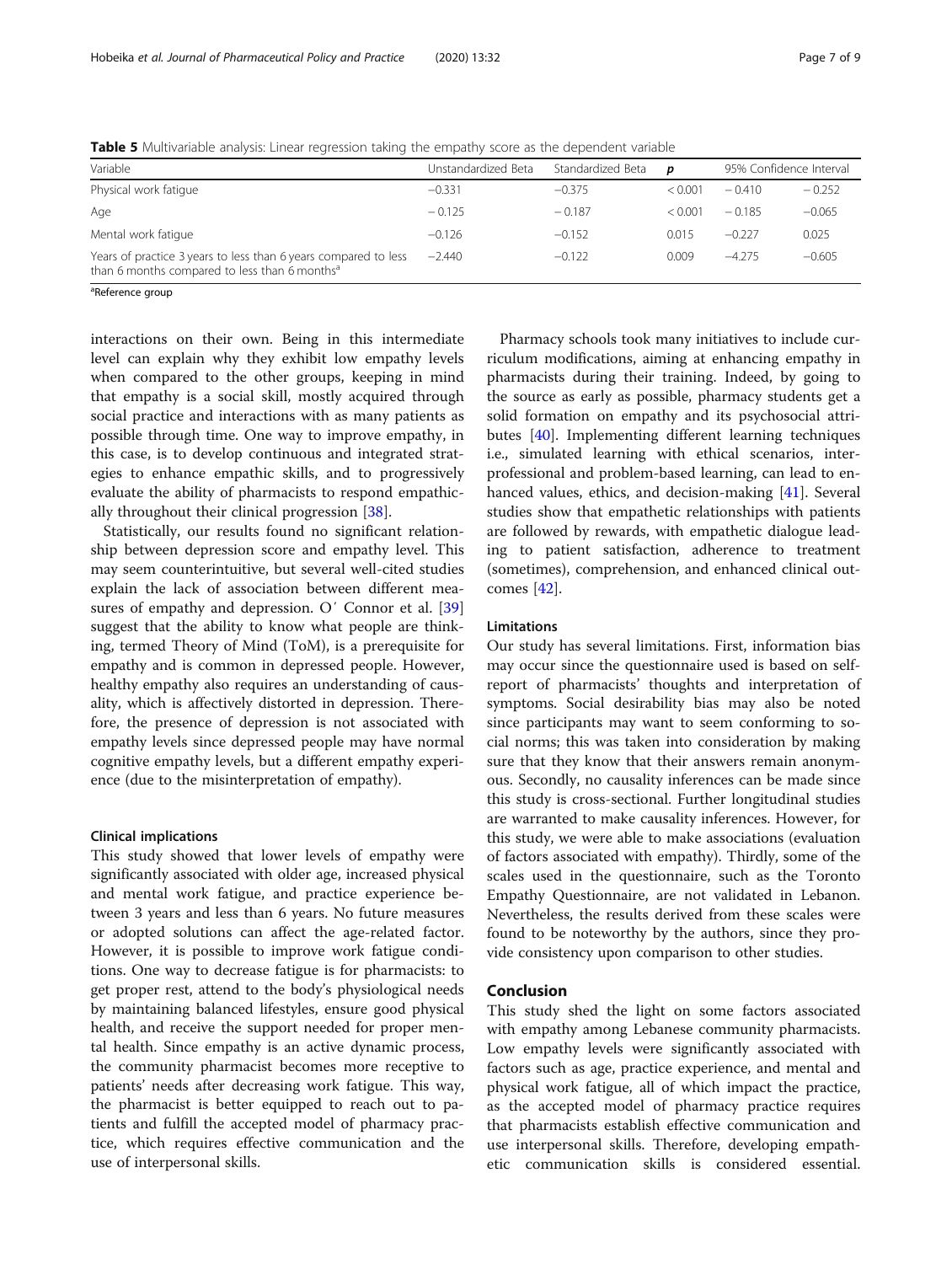<span id="page-7-0"></span>Furthermore, increased mental and physical work fatigue should not hinder community pharmacists' access to self-care, whether for their mental or physical health.

#### Acknowledgments

We would like to thank all pharmacists who participated in this study.

#### Authors' contributions

SH and PS designed the study; EH ad SH drafted the manuscript; SH and PS carried out the analysis and interpreted the results; SO and AH assisted in drafting and reviewing the manuscript; HS edited the paper for English language. All authors reviewed the final manuscript and gave their consent. The author(s) read and approved the final manuscript.

#### Funding

None.

#### Ethics approval

The study protocol was approved by the Psychiatric Hospital of the Cross's Ethics committee (HPC-006-2019). From each pharmacist, their written informed consent was acquired.

#### Competing interests

The authors have no conflicts of interest to disclose.

#### Author details

<sup>1</sup> Faculty of Arts and Sciences, Holy Spirit University of Kaslik (USEK), Jounieh, Lebanon. <sup>2</sup>INSPECT-LB: Institut National de Santé Publique, Épidémiologie Clinique et Toxicologie, Beirut, Lebanon. <sup>3</sup>Faculty of Medicine and Medical Sciences, Holy Spirit University of Kaslik (USEK), Jounieh, Lebanon. <sup>4</sup>Drug Information Center, Order of Pharmacists of Lebanon, Beirut, Lebanon. <sup>5</sup>Departments of Psychology and Research, Psychiatric Hospital of the Cross, Jal Eddib, Lebanon. <sup>6</sup>Laboratory of Pharmacology, Clinical Pharmacy and Quality Control of Drugs, Faculty of Pharmacy, Pôle Technologie-Santé (PTS), Faculty of Pharmacy, Saint-Joseph University, Beirut 1107 2180, Lebanon. <sup>7</sup> Faculty of Pharmacy, Saint-Joseph University, Beirut 1107 2180, Lebanon. <sup>8</sup>Faculty of Pharmacy, Lebanese University, Hadat, Lebanon. <sup>9</sup>Faculty of Medicine, Lebanese University, Hadat, Lebanon.

#### Received: 27 March 2020 Accepted: 1 June 2020 Published online: 14 August 2020

#### References

- 1. Hojat M. Empathy in patient care: antecedents, development, measurement, and outcomes: Springer Science & Business Media; 2007. [https://psycnet.](https://www.psycnet.apa.org/record/2006-20612-000) [apa.org/record/2006-20612-000](https://www.psycnet.apa.org/record/2006-20612-000).
- 2. Kestenbaum R, Farber EA, Sroufe LA. Individual differences in empathy among preschoolers: relation to attachment history. New Dir Child Dev. 1989;44:51–64.
- 3. Hojat M. Ten approaches for enhancing empathy in health and human services cultures. J Health Hum Serv Adm. 2009;31(4):412–50.
- 4. Reiss H. Empathy in medicine: a neurological perspective. J Am Med Assoc. 2010;304(14):1604–5.
- 5. DiMatteo MR, Sherbourne CD, Hays RD, Ordway L, Kravitz RL, McGlynn EA, et al. Physicians' characteristics influence patients' adherence to medical treatment: results from the medical outcomes study. Health Psychol. 1993; 12(2):93–102.
- 6. Kim SS, Kaplowitz S, Johnston MV. The effects of physician empathy on patient satisfaction and compliance. Eval Health Prof. 2004;27(3):237–51.
- 7. Barsky AJ. Hidden reasons some patients visit doctors. Ann Intern Med. 1981;94(4\_Part\_1):492–8.
- 8. Dubnicki C. Relationships among therapist empathy and authoritarianism and a therapist's prognosis. J Consult Clin Psychol. 1977;45(5):958–9.
- 9. Lonie JM. From counting and pouring to caring: the empathic developmental process of community pharmacists. Res Social Adm Pharm. 2006;2(4):439–57.
- 10. Brazeau CM, Schroeder R, Rovi S, Boyd L. Relationships between medical student burnout, empathy, and professionalism climate. Acad Med. 2010; 85(10 Suppl):S33–6.
- 11. Wilkinson H, Whittington R, Perry L, Eames C. Examining the relationship between burnout and empathy in healthcare professionals: a systematic review. Burn Res. 2017;6:18–29.
- 12. Bellini LM, Baime M, Shea JA. Variation of mood and empathy during internship. JAMA. 2002;287(23):3143–6.
- 13. Thomas MR, Dyrbye LN, Huntington JL, Lawson KL, Novotny PJ, Sloan JA, et al. How do distress and well-being relate to medical student empathy? A multicenter study. J Gen Intern Med. 2007;22(2):177–83.
- 14. Faye A, Kalra G, Swamy R, Shukla A, Subramanyam A, Kamath R. Study of emotional intelligence and empathy in medical postgraduates. Indian J Psychiatry. 2011;53(2):140–4.
- 15. Gleichgerrcht E, Decety J. Empathy in clinical practice: how individual dispositions, gender, and experience moderate empathic concern, burnout, and emotional distress in physicians. PLoS One. 2013;8(4):e61526.
- 16. Quince TA, Kinnersley P, Hales J, da Silva A, Moriarty H, Thiemann P, et al. Empathy among undergraduate medical students: a multi-Centre crosssectional comparison of students beginning and approaching the end of their course. BMC Med Educ. 2016;16:92.
- 17. Hojat M, Vergare MJ, Maxwell K, Brainard G, Herrine SK, Isenberg GA, et al. The devil is in the third year: a longitudinal study of erosion of empathy in medical school. Acad Med. 2009;84(9):1182–91.
- 18. Girdharwal N. Study on emotional intelligence at health care industry. San Mateo, C; 2007.
- 19. Davis MH. Empathy: a social psychological approach: Routledge; 2018.
- 20. Gerace A, Oster C, O'kane D, Hayman CL, Muir-Cochrane E. Empathic processes during nurse–consumer conflict situations in psychiatric inpatient units: a qualitative study. Int J Ment Health Nurs. 2018;27(1):92–105.
- 21. Cherri Z, González PA, Delgado RC. The Lebanese–Syrian crisis: impact of influx of Syrian refugees to an already weak state. Risk Manage Healthcare Policy. 2016;9:165.
- 22. Karam E, El Chammay R, Richa S, Naja W, Fayyad J, Ammar W. Lebanon: mental health system reform and the Syrian crisis. BJPsych Int. 2016;13(4): 87–9.
- 23. Obeid S, Haddad C, Salame W, Kheir N, Hallit S. Xenophobic attitudes, behaviors and coping strategies among Lebanese people toward immigrants and refugees. Perspect Psychiatr Care. 2019;55(4):710–7.
- 24. Sacre H, Obeid S, Choueiry G, Hobeika E, Farah R, Hajj A, Akel M, Hallit S, Salameh P. Factors associated with quality of life among community pharmacists in Lebanon: results of a cross-sectional study. Pharm Pract. 2019;17(4):1613. <https://doi.org/10.18549/PharmPract.2019.4.1613>.
- 25. Rahme D, Lahoud N, Sacre H, Akel M, Hallit S, Salameh P. Work fatigue among Lebanese community pharmacists: prevalence and correlates. Pharm Pract. 2020;18(2):1844. <https://doi.org/10.18549/PharmPract.2020.2.1844>.
- 26. Spreng RN, McKinnon MC, Mar RA, Levine B. The Toronto Empathy Questionnaire: Scale development and initial validation of a factor-analytic solution to multiple empathy measures. J Pers Assess. 2009;91(1):62–71.
- 27. Frone MR, Tidwell MO. The meaning and measurement of work fatigue: development and evaluation of the three-dimensional work fatigue inventory (3D-WFI). J Occup Health Psychol. 2015;20(3):273–88.
- 28. Obeid S, Abi Elias Hallit C, Haddad C, Hany Z, Hallit S. Validation of the Hamilton Depression Rating Scale (HDRS) and sociodemographic factors associated with Lebanese depressed patients. Encephale. 2018;44(5):397– 402. <https://doi.org/10.1016/j.encep.2017.10.010>.
- 29. Hamilton M. A rating scale for depression. J Neurol Neurosurg Psychiatry. 1960;23:56–62.
- 30. Barbour B, Saadeh N, Salameh PR. Psychological distress in Lebanese young adults: constructing the screening tool 'BDS-22'. Int J Cult Ment Health. 2012;5(2):94–108.
- 31. Hallit S, Sacre H, Haddad C, et al. Development of the Lebanese insomnia scale (LIS-18): a new scale to assess insomnia in adult patients. BMC Psychiatry. 2019;19:421. [https://doi.org/10.1186/s12888-019-2406-y.](https://doi.org/10.1186/s12888-019-2406-y)
- 32. Thomas PG. Burnout and work engagement levels in community pharmacists residing in three countries of the United Kingdom. England: University of Portsmouth; 2011.
- 33. Basson M, Rothmann S. Sense of coherence, coping and burnout of pharmacists. S Afr J Econ Manag Sci. 2002;5(1):35–62.
- 34. El Kettani A, Serhier Z, Othmani MB, Agoub M, Battas O. French language questionnaires assessing burnout among caregivers: a literature review. JMSR. 2019;6(1):622–6.
- 35. Iskandar K, Hallit S, Raad EB, Droubi F, Layoun N, Salameh P. Community pharmacy in Lebanon: A societal perspective. Pharm Pract (Granada). 2017; 15(2):893.
- 36. Hallit S, Zeenny RM, Sili G, Salameh P. Situation analysis of community pharmacy owners in Lebanon. Pharm Pract (Granada). 2017;15(1):853.